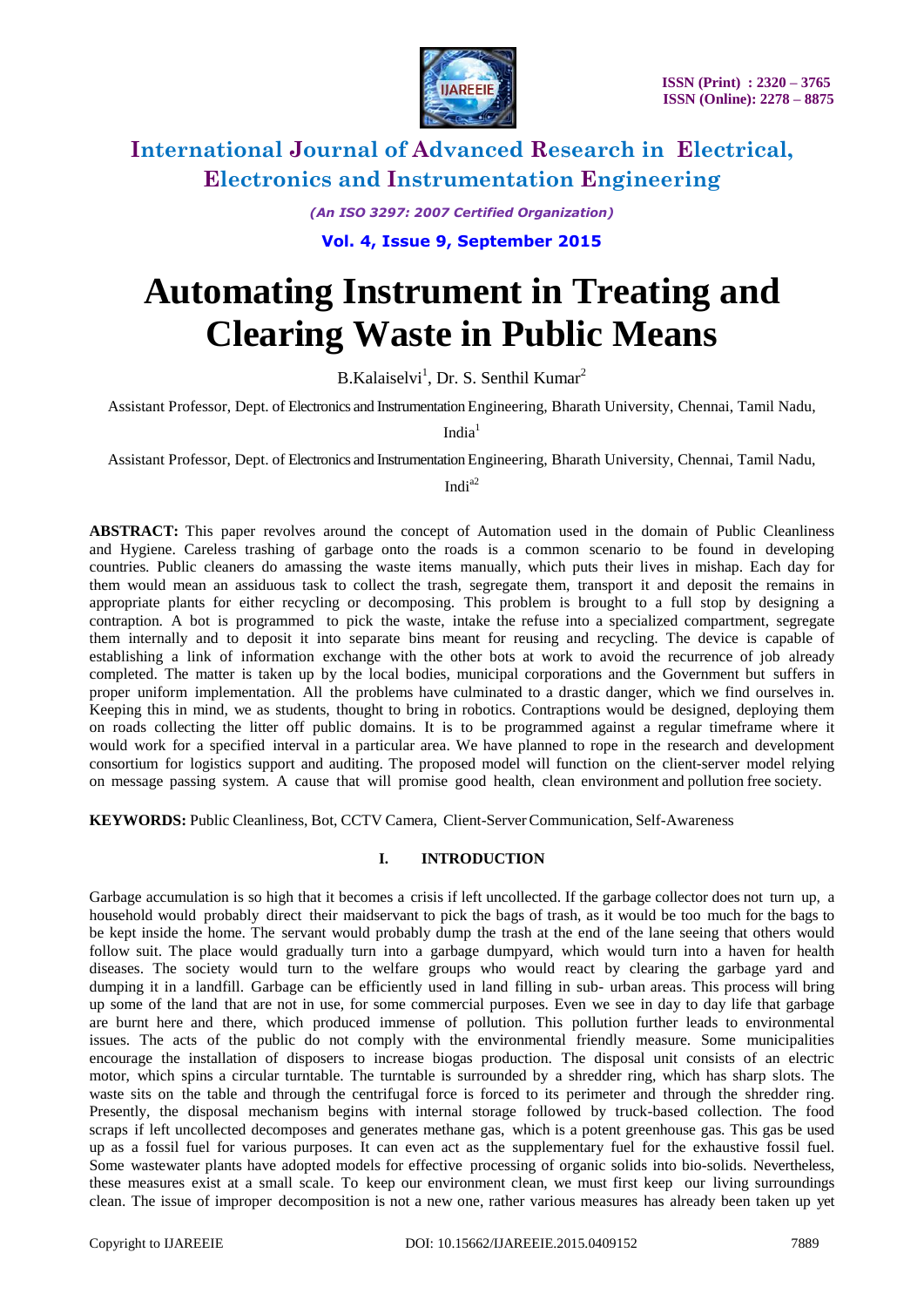

*(An ISO 3297: 2007 Certified Organization)*

### **Vol. 4, Issue 9, September 2015**

there is not perfect solution to it. But now the time has come to take up some serious steps so that we can have a garbage clean environment.[1-3]



Fig.1Showing improper disposal of garbage

#### **A. Architecture of Working Model:**



Fig.2. Architecture of working model

In the above figure we can see how inefficiently the garbage has been thrown here and there, which put a great concern for public. recently it has been noticed that around 20 millions of tones of garbage are produced all over the globe. So in order to dispose them there should be some mechanism to help over-come this situation. Various organizations has also come up with various new ideas of proper disposal of garbage but none of them guarantees health issue. Rather here we can ensure a proper method of collecting and disposing them.[4-7]

#### **A. Flaws in Existing System:**

Improper disposal of the garbage. There's no notification of the filled in garbage- dumps. Irresponsibility of throwing garbage outside the dumps. No quick action regarding disposal of garbage. Health Issues for the workers and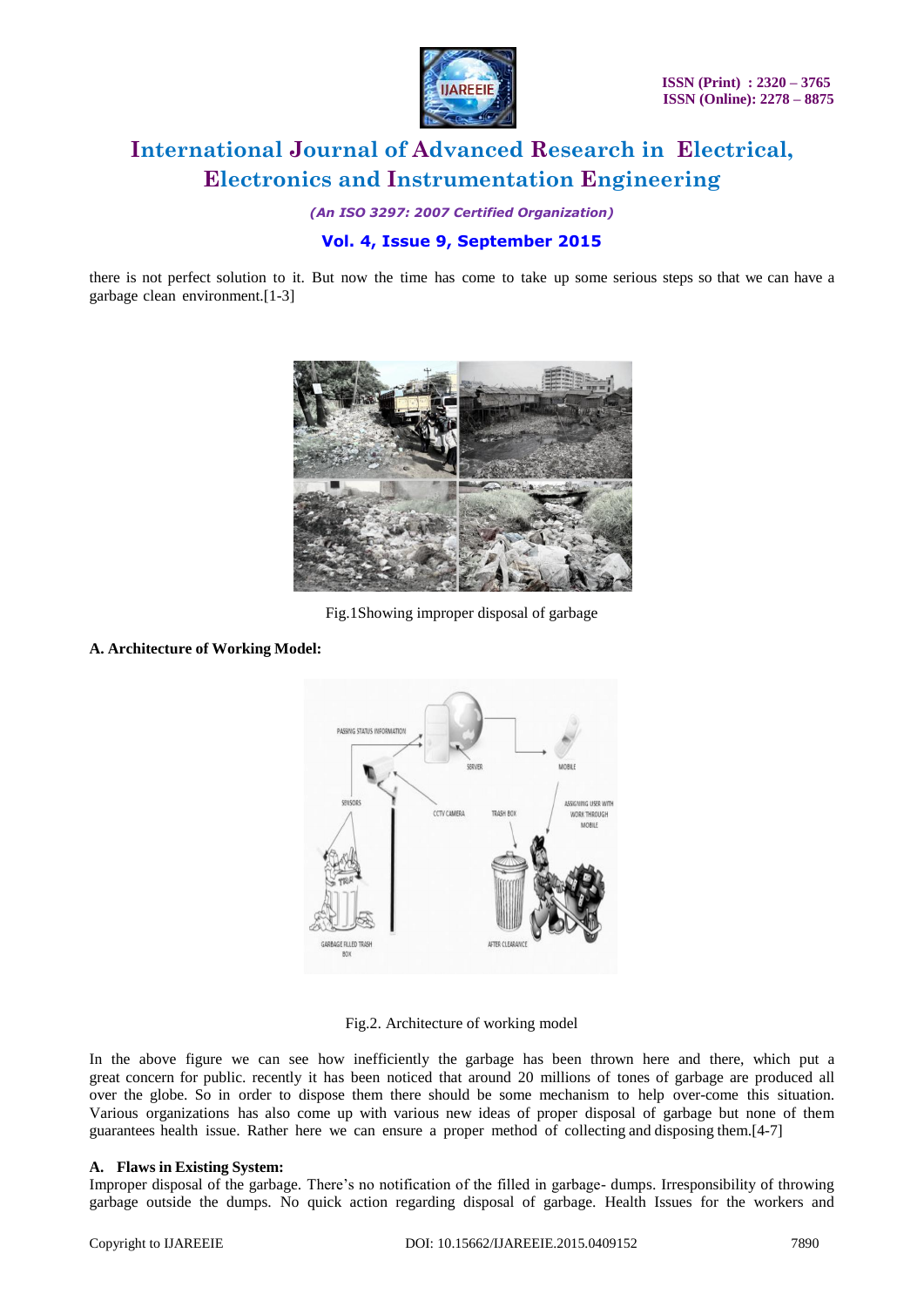

*(An ISO 3297: 2007 Certified Organization)*

### **Vol. 4, Issue 9, September 2015**

surrounding people. Environmental degradation.

#### **B. Worker profile creation:**

Database of all the workers working under the sanitation department is stored in the server. Each worker's profile is updated on a regular basis. A space would be allocated for registering a complaint if the worker fails to do his job of clearing the wastes collected by the robot, from its metal cabinet.[8-10]

#### **C. Waste Detection:**

The bots would be inbuilt with sensors on the Ardino board, which would detect if the metallic chambers are filled to the brim. The message would directly pass to the server and alert the worker through his profile. The alert signal would be sent to his handset every specific interval if the task is left unattended. If the assigned worker is unavailable at that moment or hesitates to go about with his commitment, the task of clearing the wastes would immediately be assigned to a new worker whose work slot is empty. The idea of message passing is used here.[11]

#### **D. Status Registration in Server:**

As soon as the work of emptying the metal can is done the task of completion would be recorded in a separate register. On the same line, complaint would be

registered against the personnel who fail to work on time. This system is encouraged to enforce stricter laws on public cleanliness.[12][14]

#### **E. Generating Status to End user**



**Fig.3.Proposed System**

#### **Advantage of the Proposed system:**

- Effective and efficient Functioning.
- No delay in Operation.